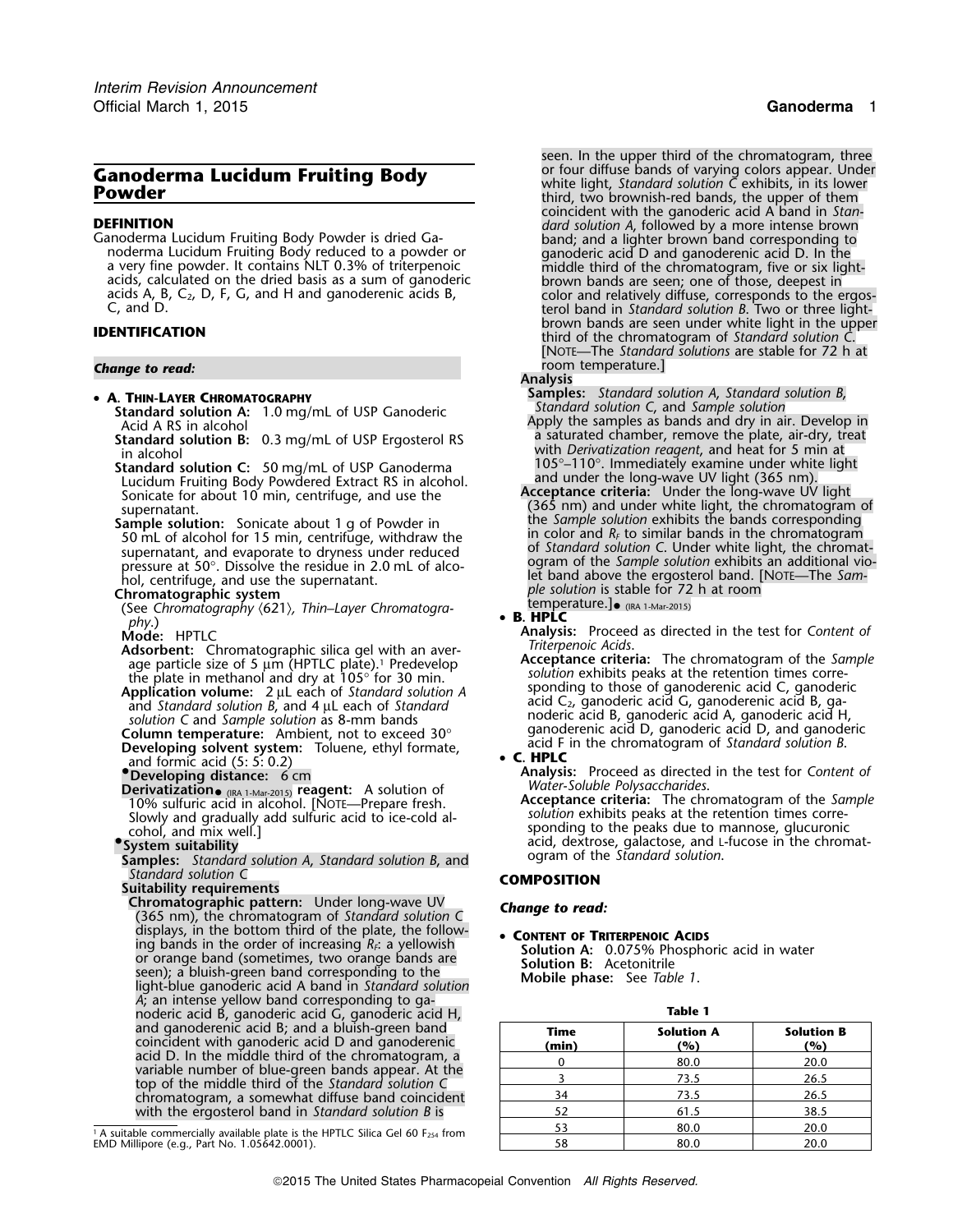- [NOTE—Maintain the *Mobile phase* at 73.5% of *Solution* vided with the lot of USP Ganoderma Lucidum Fruit-*A* for the period sufficient for the complete elution of ing Body Powdered Extract RS being used, identify all anoderic acid A.]
- Acid A RS<sub>• (ERR 1-Dec-2014)</sub> in methanol. Sonicate to dis-
- **Standard solution B:** Sonicate 40 mg of USP Gain 5 mL of alcohol and centrifuge. Pass through a nylon filter of 0.2-μm pore size, and discard the initial 1 mL of the filtrate.
- **Sample solution:** Transfer 2.0 g of Powder, accurately **Analyte Time Time Factor** weighed, to a 200-mL round-bottom flask, and add  $\qquad \qquad \begin{array}{c|c} \text{Ganoderenic acid C} & \text{0.36} \end{array} \qquad \qquad \begin{array}{c} 0.51 \end{array}$ 75 mL of alcohol. Attach a condenser, reflux for 45 min, cool, and filter. Rinse the flask with two 10-mL portions of alcohol, and filter, combining the rinsates and the filtrate. Evaporate to dryness under reduced<br>pressure, and dissolve the residue in about 20 mL of alcohol. Transfer the solution to a 25-mL volumetric flask, dilute with alcohol to volume, and mix well. Pass through a nylon filter of 0.2-µm pore size, and discard  $\left|$  Ganoderenic acid D  $\right|$  1.25  $\left|$  0.51 the initial 1 mL of the filtrate. [NOTE—To facilitate the Ganoderic acid D 1.33 1.08<br>chromatographic column longevity, the following solid Ganoderic acid F 1.54 1.45 phase extraction procedure may be employed. Condition the solid phase extraction column containing tion the solid phase extraction column containing<br>about 200 mg of L1 packing with 5 mL of methanol<br>followed by 3 mL of water; do not allow the column to<br>followed by 3 mL of water; do not allow the column to dry. Transfer 2.0 mL of Powder solution in alcohol to a 20-mL volumetric flask, dilute with water to volume, and mix well. Apply the entire volume onto the coland mix well. Apply the entire volume onto the col-<br>
umn, and elute at the rate of approximately 1 drop/s,<br>
employing a vacuum. Rinse the column with 3 mL of<br>  $r_s$  = peak area of ganoderic acid A in Standard<br>
er<sub>s</sub> = peak employing a vacuum. Rinse the column with 3 mL of water, and discard the rinsate. Elute with 2.0 mL of methanol and collect the eluate into the 2.0-mL volu-<br>metric flask. Adjust with methanol to volume, and mix *Standard solution A* (mg/mL)
- metric flask. Adjust with methanol to volume, and mix<br>
well.]<br>
Wall. This method may result in coelution of ga-<br>
More This method may result in coelution of ga-<br>
More weight of Powder taken to prepare the Sample<br>
nodereni
- 
- 
- 
- 
- 
- 
- **Flow rate:** 0.4 mL/min
- **Injection volume:**  $5 \mu L$ <br>System suitability
- 
- **Samples:** *Standard solution A* and *Standard solution B* **<sup>E</sup>LEMENTAL IMPURITIES—PROCEDURES** 〈**233**〉 **Suitability requirements Acceptance criteria**
- **Chromatographic similarity:** The chromatogram of **Chromatographic similarity:** The chromatogram of *Arsenic:* NMT 2.0 μg/g *Standard solution B* is similar to the reference chro-<br>
matogram provided with the lot of USP Ga *Standard solution B* is similar to the reference chromatogram provided with the lot of USP Ganoderma Lucidum Fruiting Body Powdered Extract RS being used.
- **Resolution:** NLT 1.0 between ganoderic acid A and *cide Residues Analysis* 〈**561**〉**:** Meets the requirements
- 
- Relative standard deviation: NMT 2.0% deter-<br>mined from the ganoderic acid A peak in replicate **Concentive ABSENCE OF SPECIFIED MICROORGANISMS** (2022): Meets the mined from the ganoderic acid A peak in replicate injections, *Standard solution A*

- **Samples:** *Standard solution A*, *Standard solution B*, and **SPECIFIC TESTS** *Sample solution* •
- 
- *dard solution B*, and the reference chromatogram pro-

ganoderic acid A.]<br>**Standard solution A:** 0.1 mg/mL of <sup>O</sup>USP Ganoderic standare of sample solution chromatogram. The approximate Sample solution chromatogram. The approximate rela-Acid A RS  $_{\text{ERR 1-Dec-2014)}}$  in methanol. Sonicate to dis-<br>solve if necessary.<br>are provided in Table 2. are provided in *Table 2*.

| Table 2              |                                      |                                                     |  |  |  |
|----------------------|--------------------------------------|-----------------------------------------------------|--|--|--|
| Analyte              | <b>Relative</b><br>Retention<br>Time | <b>Relative</b><br><b>Response</b><br><b>Factor</b> |  |  |  |
| Ganoderenic acid C   | 0.36                                 | 0.51                                                |  |  |  |
| Ganoderic acid $C_2$ | 0.42                                 | 1.05                                                |  |  |  |
| Ganoderic acid G     | 0.56                                 | 1.18                                                |  |  |  |
| Ganoderenic acid B   | 0.60                                 | 0.45                                                |  |  |  |
| Ganoderic acid B     | 0.66                                 | 1.10                                                |  |  |  |
| Ganoderic acid A     | 1.00                                 | 1.00                                                |  |  |  |
| Ganoderic acid H     | 1.05                                 | 1.54                                                |  |  |  |
| Ganoderenic acid D   | 1.25                                 | 0.51                                                |  |  |  |
| Ganoderic acid D     | 1.33                                 | 1.08                                                |  |  |  |
| Ganoderic acid F     | 1.54                                 | 1.45                                                |  |  |  |

$$
Result = (r_U/r_S) \times C_S \times (V/W) \times F \times 100
$$

- 
- solution  $A_{\bullet}$  (ERR 1-Dec-2014)<br>= concentration of USP Ganoderic Acid A RS in
- 
- 
- 
- 
- ganoderic acid A (see Table 2)  $\bullet$  (ERR 1-Dec-2014)<br>Calculate the sum of the percentages of all specified
- 
- 

Mode: LC<br>
Detector: UV 257 nm<br>
Calculate the sum of the percentages of all specified<br>
Column: 2.1-mm × 15-cm; 1.8-µm packing L1<br>
Column temperature: 25°<br>
Column temperature: 25°<br>
Sum of triterpenoic acids: NLT 0.3% on the

## **System suitability CONTAMINANTS**

- -
- used. **ARTICLES OF BOTANICAL ORIGIN,** *General Method for Pesti-*
- ganoderic acid H peaks, *Standard solution B* **MICROBIAL ENUMERATION TESTS** (2021): The total aerobic<br>Tailing factor: NMT 2.0 for the ganoderic acid A bacterial count does not exceed 10<sup>5</sup> cfu/g, and the bilebacterial count does not exceed 10<sup>5</sup> cfu/g, and the bile-<br> **Tailing factor:** NMT 2.0 for the ganoderic acid A . collection to be reader to the peak, *Standard solution A* tolerant Gram-negative bacteria count does not exceed<br>10<sup>3</sup> cfu/g.
- injections, *Standard solution A* requirements of the tests for absence of *Salmonella* spe-<br>Analysis cies and *Escherichia coli* **Analysis** cies and *Escherichia coli*

From Solution A: 0.05 M phosphate buffer, pH 6.0<br>the Sample solution are stable for 24 h at room<br>Using the chromatograms of Standard solution A, Stan-<br>Using the chromatograms of Standard solution A, Stan-<br>Mobile phase: Se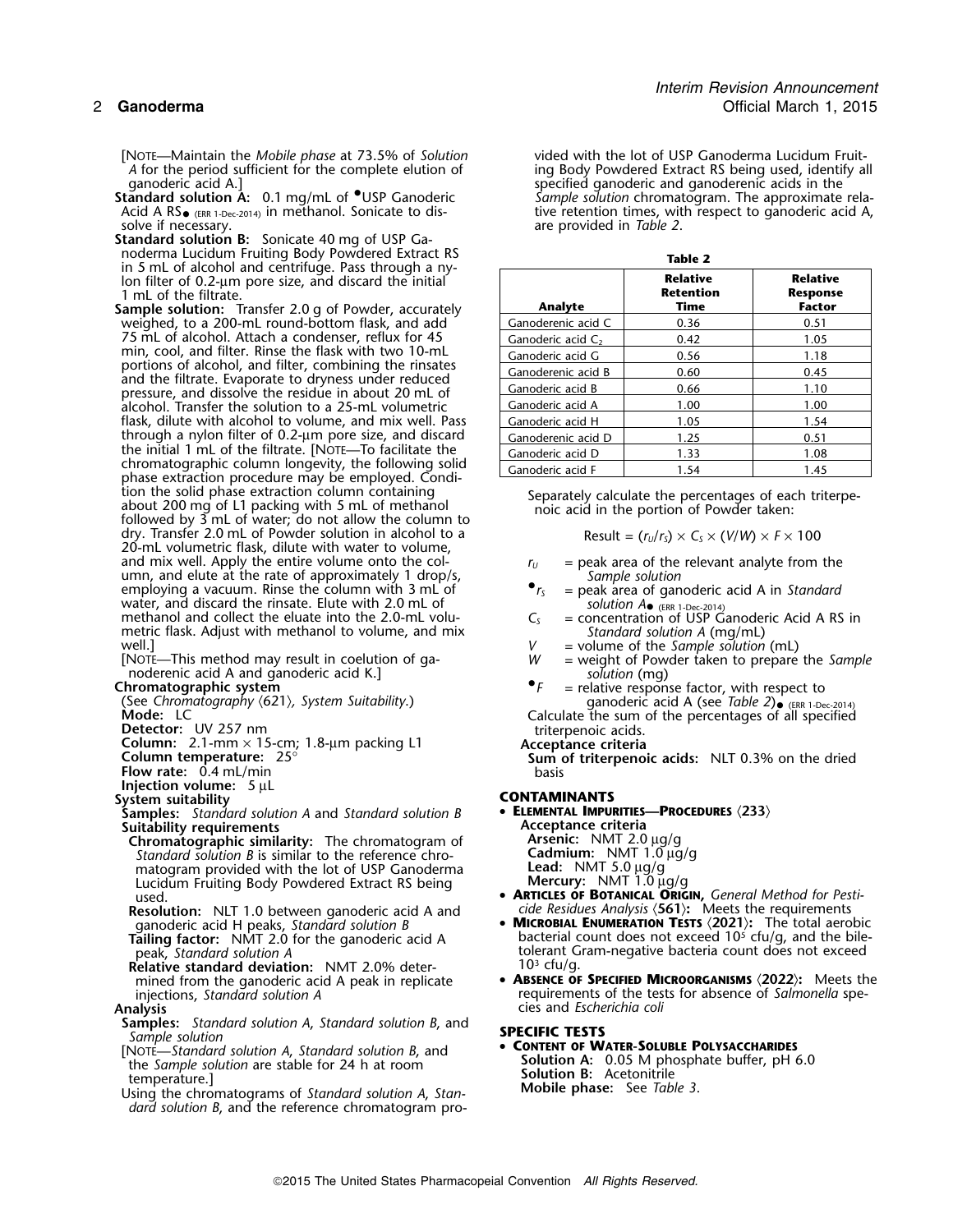| Mode: LC                                                       |                          | Table 3                  |               |  |
|----------------------------------------------------------------|--------------------------|--------------------------|---------------|--|
| <b>Detector:</b> UV 250 nm<br>Column: $4.6$ -mm $\times$ 25-cn | <b>Solution B</b><br>(%) | <b>Solution A</b><br>(%) | Time<br>(min) |  |
| Column temperature: 35<br><b>Flow rate:</b> $1.0$ mL/min       | 16.0                     | 84.0                     |               |  |
| Injection volume: 10 µL                                        | 17.5                     | 82.5                     | 30            |  |
| System suitability                                             | 19.0                     | 81.0                     | 55            |  |
| <b>Sample:</b> Standard solution                               | 19.0                     | 81.0                     | 60            |  |
| <b>Suitability requirements</b>                                | 16.0                     | 84.0                     |               |  |

**Internal standard solution:** 0.5 mg/mL of D-lyxose in peak water<br> **Tailing factor:** NMT 2.0 for the dextrose peak<br> **Tailing factor:** NMT 2.0% deter-<br> **Relative standard deviation:** NMT 2.0% deter-

**Standard stock solution:** Composite solution contain- **Relative standard deviation:** NMT 2.0% deter-

Glucuronic Acid RS, and USP Galactose RS; 2.0 mg/mL **Analysis** of USP Dextrose RS; and 0.10 mg/mL of USP L-Fucose **Samples:** *Standard solution* and *Sample solution*

**Standard solution:** Combine 0.125 mL of *Standard* stable for 24 h at room temperature.]<br>stock solution with 0.125 mL of *Internal standard solu*-<br>Using the chromatograms of the *Standard solution* and *stock solution* with 0.125 mL of *Internal standard solu-* Using the chromatograms of the *Standard solution* and temperature. Add to the vial 0.300 mL of 0.15 M hy- monosaccharides at about the following relative repass through a nylon filter of 0.45-µm or finer pore size. For galactose, and 1.35 for L-fucose.

0.125 mL aliquot of the Standard solution submitted to derivatization are approximately 0.25 mg for dextrose and 0.025 mg for mannose, galactose, and D-

weighed, to a 200-mL round-bottom flask, add 60 mL the internal standard from the internal standard from the *Salution*<br>of *Salution* For the same of water, and allow to stand for 1 h. Attach a con-<br>denser, heat under reflux for 4 h, and filter immediately. Transfer the residue and the filter to the same<br>200-mL round-bottom flask. Add 60 mL of water, he flask with three 5-mL portions of water, and filter.<br>
Combine the filtrates and the rinsates in a 250-mL<br>
beaker, and evaporate on the water bath to dryness.<br>  $\frac{1}{2}$  dilution factor to account for the sample beaker, and evaporate on the water bath to dryness.<br>Dissolve the residue in 5 mL of water add 75 mL of Dissolve the residue in 5 mL of water, add 75 mL of all allel aliquot submitted to derivatization<br>alcohol mix well allow to stand at 4° for 12 h and (0.250 mL) relative to the volume of the alcohol, mix well, allow to stand at  $4^{\circ}$  for 12 h, and<br>
centrifuge at 4000 rpm for 30 min. Discard the super-<br>
natant, and dry the precipitate on a water bath. Dis-<br>
solve the residue in hot water and quantitatively t temperature, dilute with water to volume, and mix glucuronic acid, dextrose under the volume, and mix superface of the volume of the volume of the volume of the volume of the volume of the value of the volume of the value well. Centrifuge at 4000 rpm for 10 min. Accurately **Acceptance criteria**<br>**Sum of monosaccharides:** NLT 0.7% on the dried **Sum of the supernatant to a reaction vial,** basis and add about 0.25 mL of 4 M trifluoroacetic acid. Seal basis basis basis and add about 0.25 mL of 4 M trifluoroacetic acid. Seal **basis and add about 0.25 mL of 4 M trifl** the vial, and heat at 110° for 4 h. Cool to room tem-<br>perature, add 0.5 mL of methanol, and evaporate to<br>dryness at 60° under vacuum. Repeat the addition of the time than a fine powder. Hyphal sys

**Detector:** UV 250 nm

**Column:** 4.6-mm × 25-cm; 5-µm packing L1 **Column temperature:** 35°<br>**Flow rate:** 1.0 mL/min

- 
- **Suitability requirements**<br>**Resolution:** NLT 1.5 between the D-lyxose peak and **Reagent:** 0.1 M solution of 1-phenyl-3-methyl- the closest subsequent peak, and NLT 1.5 between 5-pyrazolone in methanol the glucuronic acid peak and the closest preceding

ing 0.20 mg/mL each of USP Mannose RS, USP <sup>D</sup>- mined for the dextrose peak in replicate injections

RS in water<br>
RS in water<br> **Example solution:** Combine 0.125 mL of *Standard* stable for 24 h at room temperature.

tion, 0.300 mL of 0.15 M sodium hydroxide solution, the reference chromatogram provided with the lot of the lot<br>and 0.50 mL of *Reagent* in a capped reaction vial. Seal Turn USP Ganoderma Lucidum Fruiting Body Powdered Exand 0.50 mL of *Reagent* in a capped reaction vial. Seal USP Ganoderma Lucidum Fruiting Body Powdered Ex-<br>the vial, heat at 70° for 30 min, and cool to room the stract RS being used, identify the individual derivatized the vial, heat at 70 $^{\circ}$  for 30 min, and cool to room tract RS being used, identify the individual derivatized drochloric acid and 0.65 mL of water, mix well, and tention times, with respect to dextrose: 0.48 for man-<br>pass through a nylon filter of 0.45-µm or finer pore nose, 0.58 for lyxose, 0.82 for D-glucuronic acid, 1.09

[NOTE—The amounts of individual analytes  $(A_5)$  in the Separately calculate the percentages of derivatized mo-<br> $0.125$  mL aliquot of the *Standard solution* submitted nosaccharides in the portion of Powder taken:

$$
Result = (R_U/R_S) \times A_S \times (F/W) \times 100
$$

- glucuronic acid.]<br>**Sample solution:** Transfer 2.0 g of Powder, accurately **R**<sub>U</sub> = peak response ratio of the relevant analyte to **Sample**<br>weighed to a 200-ml round-bottom flask add 60 ml **the internal standard from the Sa** 
	-
	-
	-
	-

• BOTANICAL CHARACTERISTICS: When milled, the fruiting dryness at 60° under vacuum. Repeat the addition of into tiny strips rather than a fine powder. Hyphal system<br>1.5 mL of methanol and subsequent evaporation three than the timitic with hyaline, thin-walled, clamped, septate Fines. Add to the residue 0.125 mL of water, 0.125 mL<br>of the *Internal standard solution*, 0.300 mL of 0.15 M<br>sodium hydroxide solution, and 0.50 mL of *Reagent*.<br>Seal the vial, heat at 70° for 30 min, and cool to room<br>tem pass unough a hylon litter of 0.45-un of litter pore<br>size. **Chromatographic system** generative hyphae. Binding hyphae of the "Bovista" type are aseptate, clampless, profusely branched, gener- (See *Chromatography* 〈621〉*, System Suitability*.) ally thinner and lighter than the skeletal, 1–3 µm in diameter. Basidiospores ovoid, double-walled, truncated at apex. Epispore thin, ovoid, hyaline,  $9.0-11.5 \times 6.0-8.0$  $\mu$ m; endospore thick, ovoid, 6.5–8.5  $\times$  5.0–6.5  $\mu$ m,